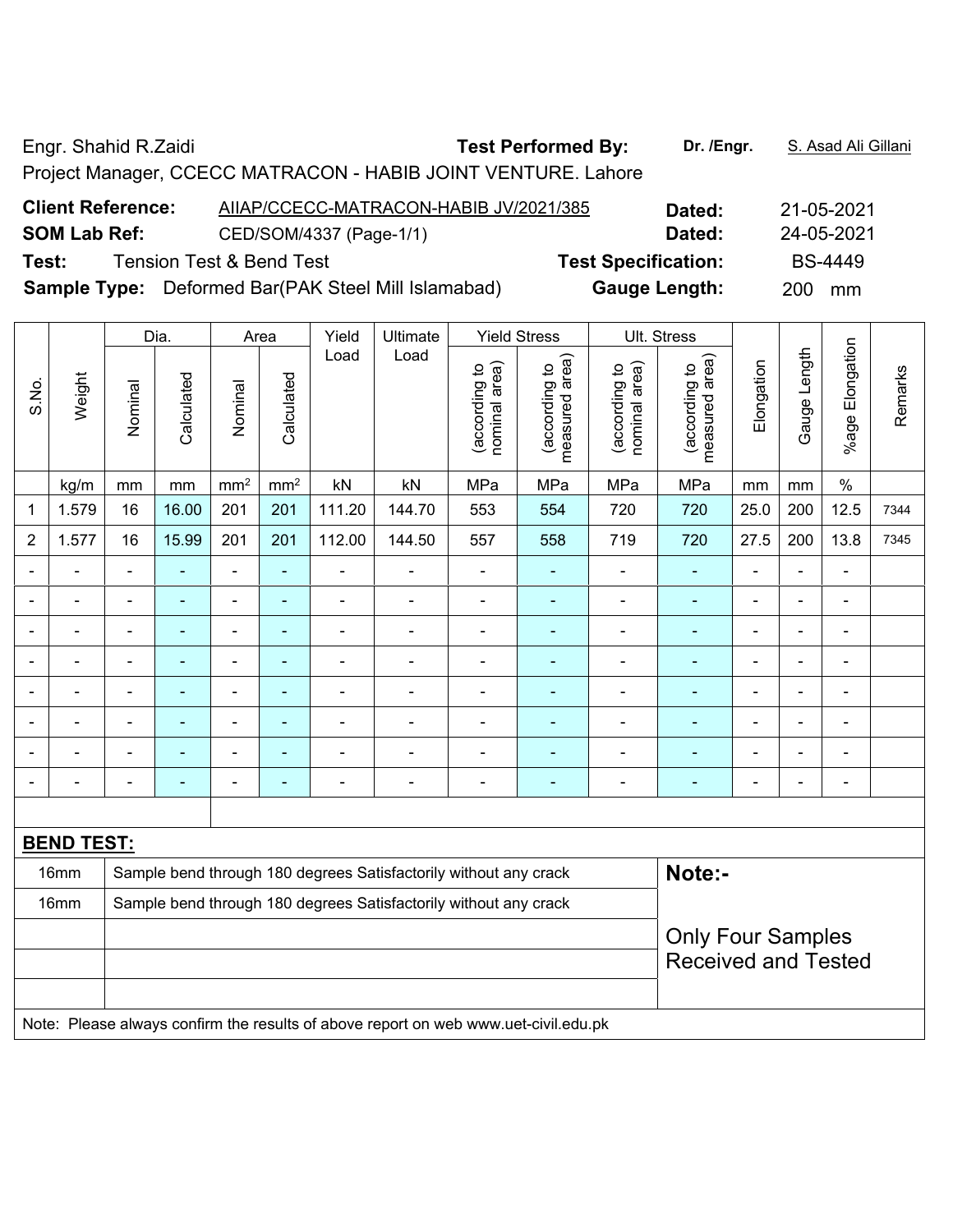Muhammad Danish Khurshid **Test Performed By:** Dr. /Engr. **S. Asad Ali Gillani** Manager Construction, Orient Electronice (Pvt) Ltd, Lahore

| <b>Client Reference:</b>         | OSH-SO/UET/Agha Steel Test/210521-11 | Dated:                     | 24-05-2021       |
|----------------------------------|--------------------------------------|----------------------------|------------------|
| <b>SOM Lab Ref:</b>              | CED/SOM/4339 (Page-1/1)              | Dated:                     | 24-05-2021       |
| Test:                            | Tensile Test & Bend Test             | <b>Test Specification:</b> | ASTM-A-615       |
| <b>Sample Type:</b> Deformed Bar |                                      | <b>Gauge Length:</b>       | <b>200</b><br>mm |

|                          |                                                                                     |                           | Dia.       |                              | Area            | Yield                    | Ultimate<br><b>Yield Stress</b>                                  |                                | Ult. Stress                     |                                |                                 |                |                |                          |         |
|--------------------------|-------------------------------------------------------------------------------------|---------------------------|------------|------------------------------|-----------------|--------------------------|------------------------------------------------------------------|--------------------------------|---------------------------------|--------------------------------|---------------------------------|----------------|----------------|--------------------------|---------|
| S.No.                    | Weight                                                                              | Nominal                   | Calculated | Nominal                      | Calculated      | Load                     | Load                                                             | nominal area)<br>(according to | measured area)<br>(according to | (according to<br>nominal area) | measured area)<br>(according to | Elongation     | Gauge Length   | %age Elongation          | Remarks |
|                          | kg/m                                                                                | mm                        | mm         | mm <sup>2</sup>              | mm <sup>2</sup> | kN                       | kN                                                               | MPa                            | MPa                             | MPa                            | MPa                             | mm             | mm             | $\%$                     |         |
| 1                        | 0.997                                                                               | 12                        | 12.72      | 113                          | 127             | 69.70                    | 87.70                                                            | 616                            | 549                             | 775                            | 691                             | 27.5           | 200            | 13.8                     |         |
| $\overline{2}$           | 0.995                                                                               | 12                        | 12.70      | 113                          | 127             | 63.00                    | 83.20                                                            | 557                            | 498                             | 736                            | 657                             | 27.5           | 200            | 13.8                     |         |
|                          |                                                                                     | $\overline{a}$            |            | $\overline{a}$               | L.              |                          |                                                                  | $\blacksquare$                 |                                 | $\overline{\phantom{a}}$       | $\blacksquare$                  |                | $\overline{a}$ | $\blacksquare$           |         |
|                          |                                                                                     |                           |            | $\blacksquare$               | ä,              |                          | ä,                                                               | Ē,                             |                                 | ÷                              | Ē,                              | ä,             | ä,             | $\overline{\phantom{a}}$ |         |
| $\blacksquare$           |                                                                                     | Ē,                        | ä,         | $\qquad \qquad \blacksquare$ | $\blacksquare$  | $\overline{a}$           | $\blacksquare$                                                   | $\blacksquare$                 | $\blacksquare$                  | ÷                              | ÷,                              | ÷              | $\blacksquare$ | $\overline{\phantom{a}}$ |         |
|                          |                                                                                     | $\blacksquare$            | ÷,         | $\blacksquare$               | $\blacksquare$  | $\blacksquare$           | $\blacksquare$                                                   | $\overline{\phantom{a}}$       | $\blacksquare$                  | ÷                              | $\blacksquare$                  | $\blacksquare$ | $\blacksquare$ | $\blacksquare$           |         |
| $\overline{\phantom{0}}$ |                                                                                     | Ē,                        | ÷,         | $\blacksquare$               | $\blacksquare$  | ÷                        | $\blacksquare$                                                   | $\blacksquare$                 | $\blacksquare$                  | Ē,                             | $\blacksquare$                  | $\blacksquare$ | $\blacksquare$ | $\blacksquare$           |         |
|                          |                                                                                     | $\blacksquare$            | ÷,         | $\blacksquare$               | $\blacksquare$  | $\blacksquare$           | $\blacksquare$                                                   | $\blacksquare$                 |                                 | Ē,                             | ٠                               | ä,             | $\blacksquare$ | $\blacksquare$           |         |
|                          |                                                                                     |                           |            | $\blacksquare$               | $\blacksquare$  |                          | $\blacksquare$                                                   | $\blacksquare$                 |                                 | ÷                              | ÷.                              |                |                | $\blacksquare$           |         |
|                          |                                                                                     | Ē,                        |            |                              |                 | $\overline{\phantom{0}}$ | Ē,                                                               | ÷                              |                                 | ÷                              | ÷,                              | ä,             | $\blacksquare$ | $\overline{a}$           |         |
|                          |                                                                                     |                           |            |                              |                 |                          |                                                                  |                                |                                 |                                |                                 |                |                |                          |         |
|                          | <b>BEND TEST:</b>                                                                   |                           |            |                              |                 |                          |                                                                  |                                |                                 |                                |                                 |                |                |                          |         |
|                          | 12mm                                                                                |                           |            |                              |                 |                          | Sample bend through 180 degrees Satisfactorily without any crack |                                |                                 |                                | Note:-                          |                |                |                          |         |
|                          |                                                                                     |                           |            |                              |                 |                          |                                                                  |                                |                                 |                                |                                 |                |                |                          |         |
|                          |                                                                                     | <b>Only Three Samples</b> |            |                              |                 |                          |                                                                  |                                |                                 |                                |                                 |                |                |                          |         |
|                          |                                                                                     |                           |            |                              |                 |                          |                                                                  |                                | <b>Received and Tested</b>      |                                |                                 |                |                |                          |         |
|                          |                                                                                     |                           |            |                              |                 |                          |                                                                  |                                |                                 |                                |                                 |                |                |                          |         |
|                          | Note: Please always confirm the results of above report on web www.uet-civil.edu.pk |                           |            |                              |                 |                          |                                                                  |                                |                                 |                                |                                 |                |                |                          |         |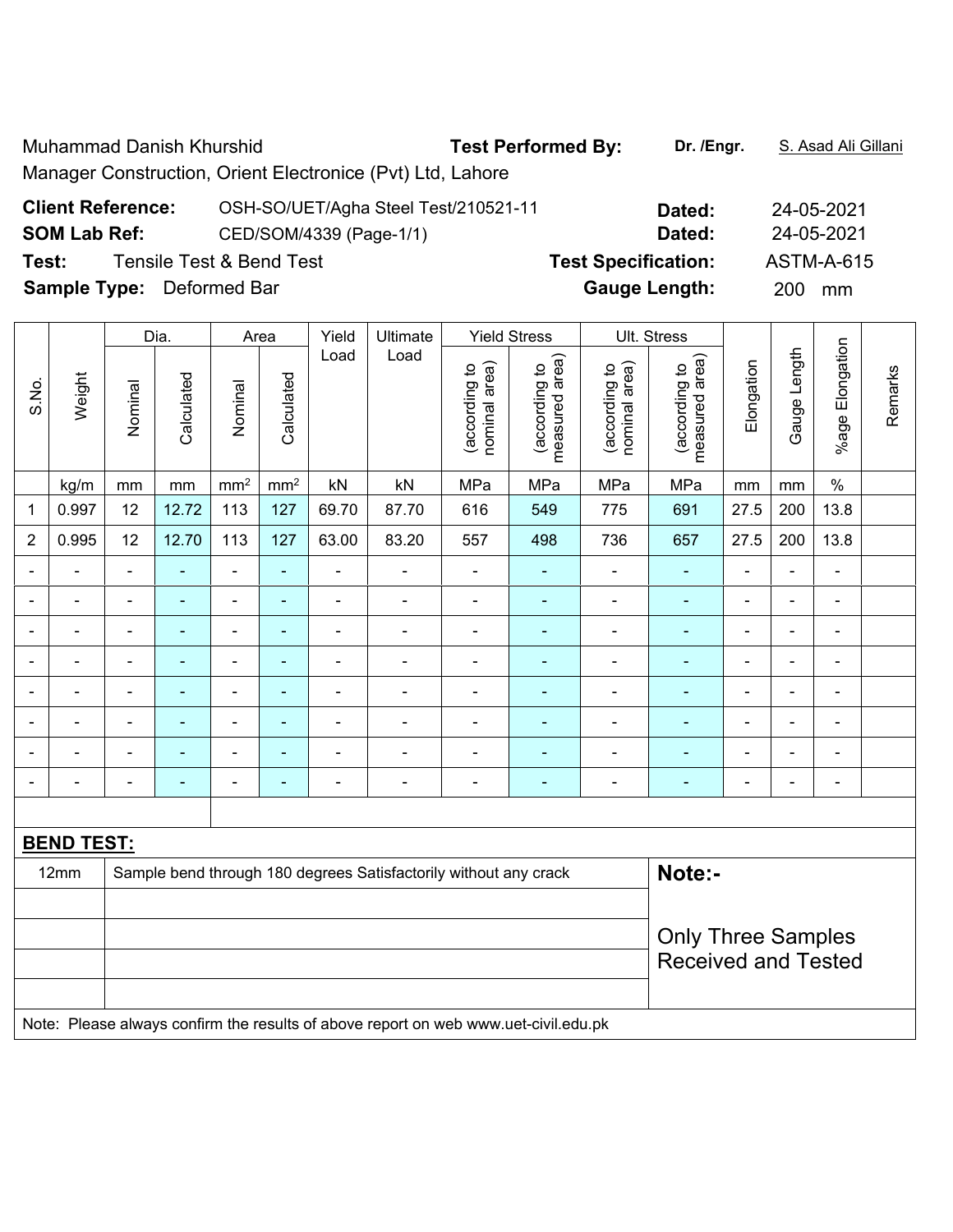Sub Divisional Officer **Test Performed By:** Dr. /Engr. **SAsad Ali Gillani** Sub Divisional Officer Highway Sub Division, Taunsa

**Client Reference:** 557 /-

**Dated:** 19-04-2021 **Dated:** 24-05-2021

**Test:** Tension Test & Bend Test **Test Specification:** ASTM-A-615 **Gauge Length:** 8 inch **Sample Type:** Deformed Bar

|                         |                   | Dia.                    |            | Area            |                 | Yield | Ultimate                                                                            | <b>Yield Stress</b>            |                                             | Ult. Stress                    |                                             |                |              |                              |         |
|-------------------------|-------------------|-------------------------|------------|-----------------|-----------------|-------|-------------------------------------------------------------------------------------|--------------------------------|---------------------------------------------|--------------------------------|---------------------------------------------|----------------|--------------|------------------------------|---------|
| S.No.                   | Weight            | Nominal                 | Calculated | Nominal         | Calculated      | Load  | Load                                                                                | (according to<br>nominal area) | (according to<br>measured area)<br>measured | nominal area)<br>(according to | (according to<br>measured area)<br>measured | Elongation     | Gauge Length | Elongation<br>$%$ age        | Remarks |
|                         | lb/ft             | $\#$                    | in         | in <sup>2</sup> | in <sup>2</sup> | Tons  | Tons                                                                                | psi                            | psi                                         | psi                            | psi                                         | in             | in           | $\%$                         |         |
| $\mathbf{1}$            | 1.497             | 6                       | 0.748      | 0.44            | 0.440           | 13.46 | 19.69                                                                               | 67450                          | 67450                                       | 98720                          | 98720                                       | 1.50           | 8.0          | 18.8                         |         |
| 2                       | 1.495             | 6                       | 0.748      | 0.44            | 0.439           | 13.27 | 19.54                                                                               | 66530                          | 66680                                       | 97950                          | 98170                                       | 1.50           | 8.0          | 18.8                         |         |
| $\sqrt{3}$              | 0.661             | $\overline{\mathbf{4}}$ | 0.497      | 0.20            | 0.194           | 6.03  | 8.77                                                                                | 66550                          | 68610                                       | 96670                          | 99660                                       | 1.40           | 8.0          | 17.5                         |         |
| $\overline{\mathbf{4}}$ | 0.658             | $\overline{4}$          | 0.496      | 0.20            | 0.193           | 5.96  | 8.84                                                                                | 65760                          | 68150                                       | 97460                          | 100990                                      | 1.50           | 8.0          | 18.8                         |         |
|                         |                   |                         |            |                 |                 |       |                                                                                     |                                |                                             |                                |                                             |                |              | ÷,                           |         |
|                         |                   |                         |            | $\blacksquare$  | ٠               |       | ÷,                                                                                  | $\overline{\phantom{a}}$       |                                             | $\overline{a}$                 | $\overline{\phantom{0}}$                    | $\blacksquare$ |              | $\qquad \qquad \blacksquare$ |         |
|                         |                   | $\blacksquare$          | ÷,         | $\blacksquare$  | ÷               |       | $\blacksquare$                                                                      | ä,                             | $\blacksquare$                              | $\overline{a}$                 | ÷,                                          | $\blacksquare$ |              | $\frac{1}{2}$                |         |
|                         |                   |                         |            | $\blacksquare$  |                 |       |                                                                                     |                                |                                             |                                |                                             |                |              | ÷,                           |         |
|                         |                   |                         |            |                 |                 |       |                                                                                     |                                |                                             |                                |                                             |                |              | ۰                            |         |
|                         |                   |                         |            | $\blacksquare$  | ٠               |       | $\blacksquare$                                                                      | $\overline{\phantom{a}}$       | $\blacksquare$                              | $\blacksquare$                 | ÷                                           | $\blacksquare$ |              | $\overline{a}$               |         |
|                         |                   |                         |            |                 |                 |       |                                                                                     |                                |                                             |                                |                                             |                |              |                              |         |
|                         | <b>BEND TEST:</b> |                         |            |                 |                 |       |                                                                                     |                                |                                             |                                |                                             |                |              |                              |         |
|                         | #6                |                         |            |                 |                 |       | Sample bend through 180 degrees Satisfactorily without any crack                    |                                |                                             |                                | Note:-                                      |                |              |                              |         |
|                         | #4                |                         |            |                 |                 |       | Sample bend through 180 degrees Satisfactorily without any crack                    |                                |                                             |                                |                                             |                |              |                              |         |
|                         |                   |                         |            |                 |                 |       |                                                                                     |                                |                                             |                                | <b>Only Six Samples</b>                     |                |              |                              |         |
|                         |                   |                         |            |                 |                 |       |                                                                                     |                                |                                             |                                | <b>Received and Tested</b>                  |                |              |                              |         |
|                         |                   |                         |            |                 |                 |       |                                                                                     |                                |                                             |                                |                                             |                |              |                              |         |
|                         |                   |                         |            |                 |                 |       | Note: Please always confirm the results of above report on web www.uet-civil.edu.pk |                                |                                             |                                |                                             |                |              |                              |         |

## **SOM Lab Ref:** 4335(Page-2/2)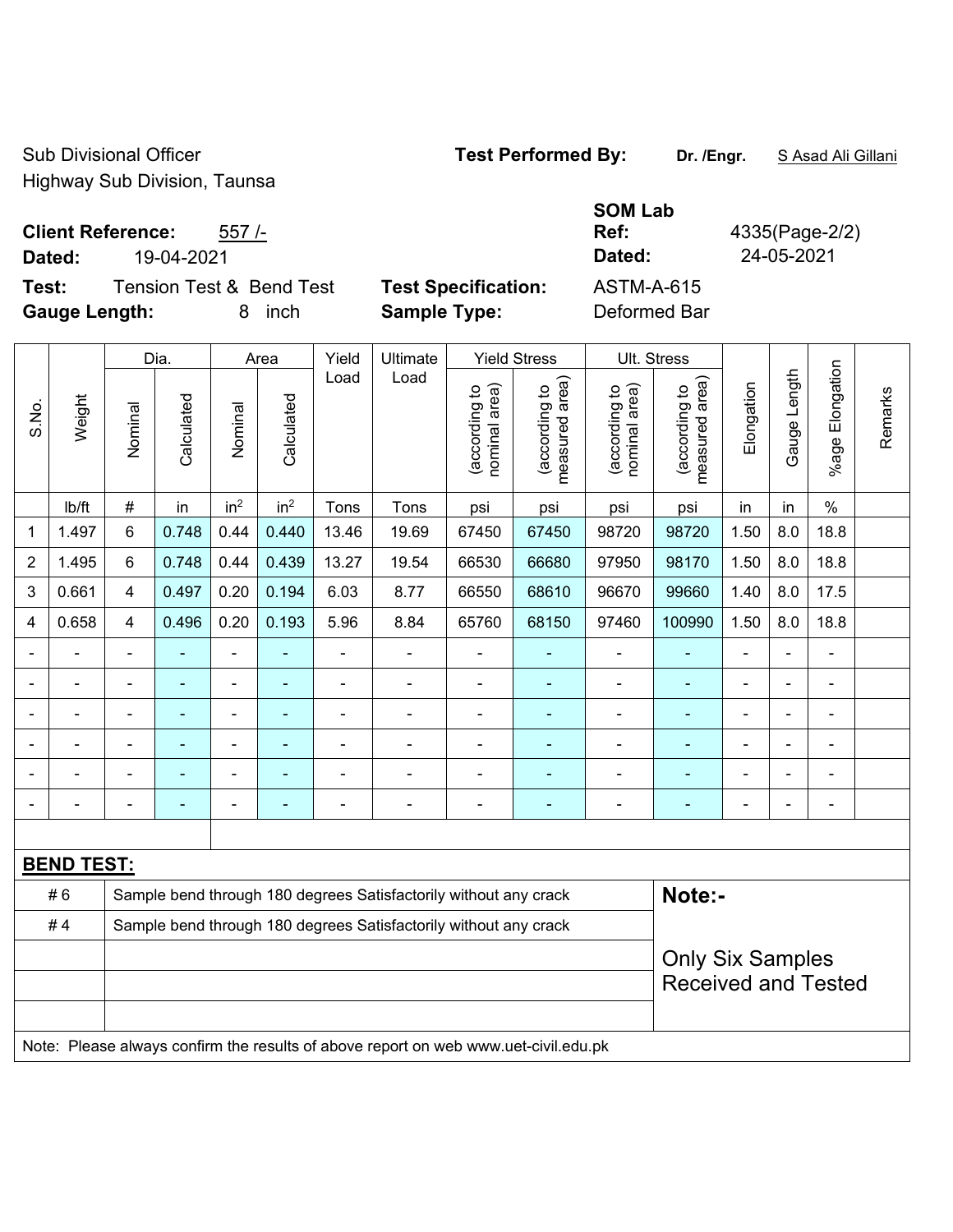Baig Construction Co. **Test Performed By:** Dr. /Engr.

Project: Madrasa Raiwind Markaz

**Test:** Tension Test & Bend Test **Test Specification:** ASTM-A-615 **Gauge Length:** 8 inch **Sample Type:** Deformed Bar

**Client Reference:** nil **SOM Lab Dated:** 24-05-2021 **Dated:** 24-05-2021

**Ref:** 4336(Page-1/1)

|                |                                                                                     | Dia.                                                             |            | Area            |                 | Yield          | Ultimate                                                         | <b>Yield Stress</b>            |                                 | Ult. Stress                    |                                 |                |              |                           |         |
|----------------|-------------------------------------------------------------------------------------|------------------------------------------------------------------|------------|-----------------|-----------------|----------------|------------------------------------------------------------------|--------------------------------|---------------------------------|--------------------------------|---------------------------------|----------------|--------------|---------------------------|---------|
| S.No.          | Weight                                                                              | Nominal                                                          | Calculated | Nominal         | Calculated      | Load           | Load                                                             | nominal area)<br>(according to | (according to<br>measured area) | nominal area)<br>(according to | (according to<br>measured area) | Elongation     | Gauge Length | Elongation<br>$%$ age $ $ | Remarks |
|                | lb/ft                                                                               | $\#$                                                             | in         | in <sup>2</sup> | in <sup>2</sup> | Tons           | Tons                                                             | psi                            | psi                             | psi                            | psi                             | in             | in           | $\%$                      |         |
| 1              | 2.632                                                                               | 8                                                                | 0.992      | 0.79            | 0.773           | 25.35          | 36.46                                                            | 70780                          | 72330                           | 101800                         | 104030                          | 1.20           | 8.0          | 15.0                      |         |
| $\overline{2}$ | 1.472                                                                               | 6                                                                | 0.743      | 0.44            | 0.433           | 15.16          | 20.36                                                            | 75980                          | 77210                           | 102040                         | 103690                          | 1.20           | 8.0          | 15.0                      |         |
| 3              | 0.662                                                                               | $\overline{4}$                                                   | 0.498      | 0.20            | 0.195           | 6.78           | 8.77                                                             | 74750                          | 76670                           | 96670                          | 99150                           | 1.10           | 8.0          | 13.8                      |         |
|                |                                                                                     | $\blacksquare$                                                   |            | $\blacksquare$  |                 | $\blacksquare$ | ä,                                                               | $\blacksquare$                 |                                 |                                |                                 |                |              |                           |         |
|                |                                                                                     | $\blacksquare$                                                   |            | $\blacksquare$  | ٠               |                | $\blacksquare$                                                   | $\blacksquare$                 | ÷                               | ÷,                             | ÷                               |                |              | $\blacksquare$            |         |
|                |                                                                                     | $\blacksquare$                                                   |            | $\blacksquare$  | $\blacksquare$  | Ē,             | ä,                                                               | $\blacksquare$                 | $\blacksquare$                  | $\blacksquare$                 | ÷                               | L,             |              | $\blacksquare$            |         |
|                |                                                                                     |                                                                  |            | ä,              | ۰               |                | $\blacksquare$                                                   | $\blacksquare$                 | ٠                               | $\blacksquare$                 | ÷                               | $\blacksquare$ |              |                           |         |
|                |                                                                                     |                                                                  |            |                 |                 |                | -                                                                |                                |                                 |                                |                                 |                |              |                           |         |
|                |                                                                                     |                                                                  |            |                 |                 |                | -                                                                | Ē,                             | ۳                               |                                |                                 |                |              |                           |         |
|                |                                                                                     |                                                                  |            | ۰               | ۰               |                | $\blacksquare$                                                   | $\blacksquare$                 | ۰                               | $\overline{\phantom{0}}$       | $\blacksquare$                  |                |              | $\blacksquare$            |         |
|                |                                                                                     |                                                                  |            |                 |                 |                |                                                                  |                                |                                 |                                |                                 |                |              |                           |         |
|                | <b>BEND TEST:</b>                                                                   |                                                                  |            |                 |                 |                |                                                                  |                                |                                 |                                |                                 |                |              |                           |         |
|                | # 8                                                                                 |                                                                  |            |                 |                 |                | Sample bend through 180 degrees Satisfactorily without any crack |                                |                                 |                                | Note:-                          |                |              |                           |         |
|                | #6                                                                                  |                                                                  |            |                 |                 |                | Sample bend through 180 degrees Satisfactorily without any crack |                                |                                 |                                |                                 |                |              |                           |         |
|                | #4                                                                                  | Sample bend through 180 degrees Satisfactorily without any crack |            |                 |                 |                |                                                                  |                                |                                 | <b>Only Six Samples</b>        |                                 |                |              |                           |         |
|                |                                                                                     |                                                                  |            |                 |                 |                |                                                                  |                                |                                 | <b>Received and Tested</b>     |                                 |                |              |                           |         |
|                |                                                                                     |                                                                  |            |                 |                 |                |                                                                  |                                |                                 |                                |                                 |                |              |                           |         |
|                | Note: Please always confirm the results of above report on web www.uet-civil.edu.pk |                                                                  |            |                 |                 |                |                                                                  |                                |                                 |                                |                                 |                |              |                           |         |

S. Asad Ali

Gillani